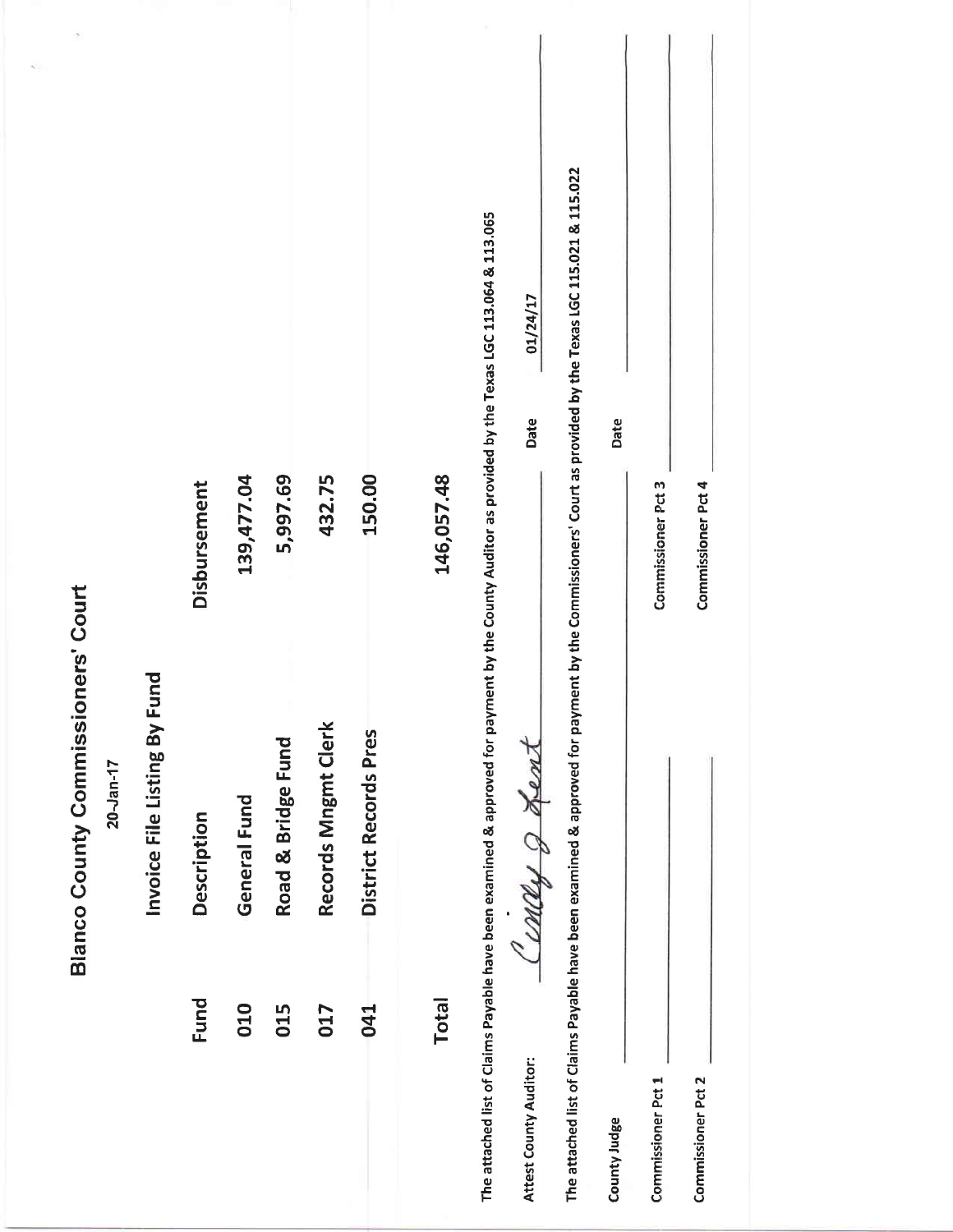| 01/20/2017--UNPAID INVOICE REVIEW LISTING -- 10-000-000 GENERAL FUND<br>TIME:09:49 AM |                |                                     | CYCLE: ALL | PAGE 1<br>PREPARER: 0004 |
|---------------------------------------------------------------------------------------|----------------|-------------------------------------|------------|--------------------------|
| NAME-OF-VENDOR                                                                        |                |                                     |            |                          |
| <b>DEPARTMENT</b>                                                                     | INVOICE-NO     | DESCRIPTION-OF-INVOICE              |            | <b>AMOUNT</b>            |
| ALAN GARRETT                                                                          |                |                                     |            |                          |
| DISTRICT JUDGE                                                                        | 60618          | JUVENILE BOARD COMP                 |            | 100.00                   |
| <b>VENDOR TOTAL</b>                                                                   |                |                                     |            | 100.00                   |
| AQUA TREATMENT SERVICES                                                               |                |                                     |            |                          |
| <b>COURTHOUSE EXPENSES</b>                                                            | 60548          | INV #5161                           |            | 110.00                   |
| <b>VENDOR TOTAL</b>                                                                   |                |                                     |            | 110.00                   |
| AUTO CHLOR SERVICES, LLC                                                              |                |                                     |            |                          |
| <b>COUNTY SHERIFF</b>                                                                 | 60547          | INV #5412246 LEC                    |            | 177.45                   |
| <b>VENDOR TOTAL</b>                                                                   |                |                                     |            | 177.45                   |
| BLANCO CO CHILD PROTECTION BD                                                         |                |                                     |            |                          |
| JUDICIAL EXPENSES                                                                     | 60549          | <b>JURY DONATIONS</b>               |            | 120.00                   |
| <b>VENDOR TOTAL</b>                                                                   |                |                                     |            | 120.00                   |
| BURNET COUNTY TREASURER                                                               |                |                                     |            |                          |
| DISTRICT ATTORNEY                                                                     | 60552          | DISTRICT ATTORNEY DECEMBER 2016     |            | 11,810.88                |
| DISTRICT JUDGE                                                                        | 60553          | DISTRICT JUDGE DECEMBER 2016        |            | 4,562.37                 |
| <b>JUDICIAL EXPENSES</b>                                                              | 60554          | DIST ATTORNEY UNIT DECEMBER 2016    |            | 558.26                   |
| <b>EMERGENCY MANAGEMENT</b>                                                           | 60617          | <b>OCTOBER-DECEMBER</b>             |            | 10,893.37                |
| GENERAL FUND REVENUES<br>GENERAL FUND REVENUES                                        | 60675<br>60676 | 4TH QUARTER 2016 DRUG COURT PROGRAM |            | 261.76                   |
| <b>VENDOR TOTAL</b>                                                                   |                | 3RD QUARTER 2016 DRUG COURT PROGRAM |            | 205.83<br>28, 292.47     |
| BUSINESS CENTER PRINT & OS                                                            |                |                                     |            |                          |
| JUSTICE OF THE PEACE #4                                                               | 60624          | INV#124006 JP4                      |            | 126.89                   |
| <b>COUNTY TREASURER</b>                                                               | 60625          | INV#124005 TREAS                    |            | 7.98                     |
| COUNTY JUDGE EXPENSES                                                                 | 60626          | INV#123961 CO JUDGE                 |            | 135.58                   |
| COUNTY CLERK                                                                          | 60628          | <b>INV#124029 CO CLERK</b>          |            | 55.39                    |
| <b>COURTHOUSE EXPENSES</b>                                                            | 60629          | INV#124028                          |            | 399.74                   |
| <b>VENDOR TOTAL</b>                                                                   |                |                                     |            | 725.58                   |
| C S R CLINIC WC & HBO-NEW BRAUNFELS                                                   |                |                                     |            |                          |
| INDIGENT HEALTH CARE                                                                  | 60556          | PATIENT #638946                     |            | 33.27                    |
| <b>VENDOR TOTAL</b>                                                                   |                |                                     |            | 33.27                    |
| CENTRAL TEXAS AUTOPSY PLLC                                                            |                |                                     |            |                          |
| <b>JUDICIAL EXPENSES</b>                                                              | 60555          | INV #11436 JP 4                     |            | 2,100.00                 |
| <b>VENDOR TOTAL</b>                                                                   |                |                                     |            | 2,100.00                 |
| CHRIS WIEMERS                                                                         |                |                                     |            |                          |
| COUNTY EXTENSION AGENCY<br><b>VENDOR TOTAL</b>                                        | 60672          | <b>REIMBURSEMENTS</b>               |            | 147.96<br>147.96         |
|                                                                                       |                |                                     |            |                          |
| CHRISTUS SR NEW BRAUNFELS                                                             |                |                                     |            |                          |
| INDIGENT HEALTH CARE                                                                  | 60557          | PATIENT #AXNO7200                   |            | 140.21                   |
| <b>VENDOR TOTAL</b>                                                                   |                |                                     |            | 140.21                   |
| <b>CTAT</b>                                                                           |                |                                     |            |                          |
| <b>COUNTY TREASURER</b>                                                               | 60630          | DUES - CAMILLE SWIFT                |            | 20.00                    |
| <b>VENDOR TOTAL</b>                                                                   |                |                                     |            | 20.00                    |
| DARREN LEE UMPHREY                                                                    |                |                                     |            |                          |
| JUDICIAL EXPENSES                                                                     | 60558          | CASE #1420                          |            | 425,00                   |
| <b>VENDOR TOTAL</b>                                                                   |                |                                     |            | 425.00                   |
| DEBORAH EARLEY                                                                        |                |                                     |            |                          |

 $\tilde{\epsilon}$ 

 $\sigma$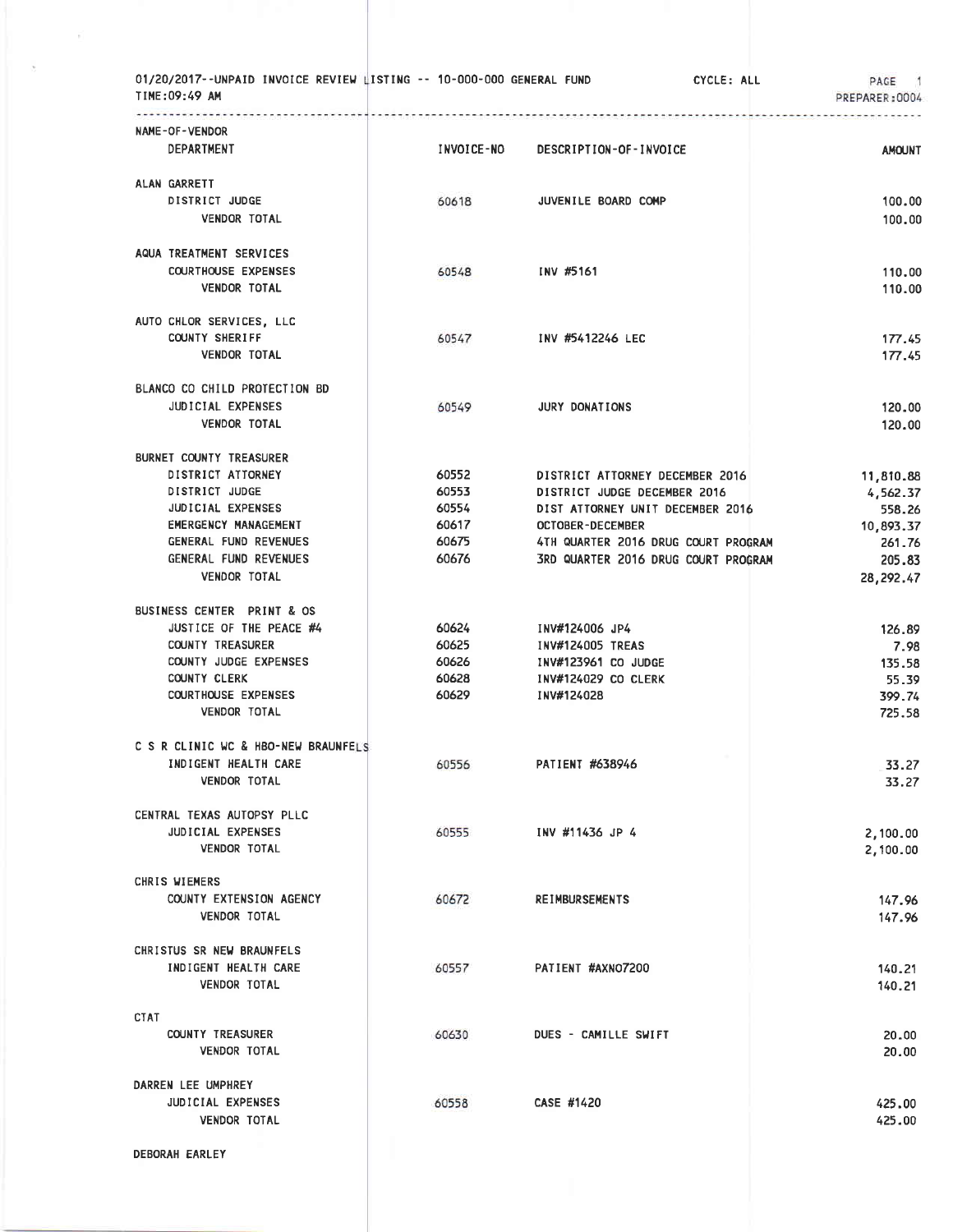| 01/20/2017--UNPAID INVOICE REVIEW LISTING -- 10-000-000 GENERAL FUND<br>TIME:09:49 AM |            |                                | CYCLE: ALL | PAGE <sub>2</sub><br>PREPARER: 0004 |
|---------------------------------------------------------------------------------------|------------|--------------------------------|------------|-------------------------------------|
| NAME-OF-VENDOR                                                                        |            |                                |            |                                     |
| <b>DEPARTMENT</b>                                                                     | INVOICE-NO | DESCRIPTION-OF-INVOICE         |            | <b>AMOUNT</b>                       |
| COUNTY ATTORNEY                                                                       | 60631      | MILEAGE FOR TRAINING           |            | 205.44                              |
| <b>VENDOR TOTAL</b>                                                                   |            |                                |            | 205.44                              |
| DIALTONESERVICEES L.P.                                                                |            |                                |            |                                     |
| <b>EMERGENCY MANAGEMENT</b>                                                           | 60559      | ACCT #10000001488 CO JUDGE     |            | 5.80                                |
| <b>EMERGENCY MANAGEMENT</b>                                                           | 60560      | ACCT #10000001487 CO EMC       |            | 5.80                                |
| EMERGENCY MANAGEMENT                                                                  | 60561      | ACCT #10000001486 CONSTABLE #1 |            | 11.60                               |
| <b>EMERGENCY MANAGEMENT</b>                                                           | 60562      | ACCT #10000001485 PCT 2        |            | 5.80                                |
| EMERGENCY MANAGEMENT                                                                  | 60563      | ACCT #10000001485 CONST. 1     |            | 11.60                               |
| EMERGENCY MANAGEMENT                                                                  | 60564      | ACCT #10000001489 SHERIFF      |            | 11.60                               |
| <b>VENDOR TOTAL</b>                                                                   |            |                                |            | 52.20                               |
| <b>EVAN C. STUBBS</b>                                                                 |            |                                |            |                                     |
| DISTRICT JUDGE                                                                        | 60619      | JUVENILE BOARD COMP., 424TH    |            | 100.00                              |
| VENDOR TOTAL                                                                          |            |                                |            | 100.00                              |
| EXPRESS AUTOMOTIVE SERVICE                                                            |            |                                |            |                                     |
| <b>COUNTY SHERIFF</b>                                                                 | 60633      | INV#3734481 LEC                |            | 69.71                               |
| <b>COUNTY SHERIFF</b>                                                                 | 60634      | INV#3734564 LEC                |            | 46.53                               |
| <b>COUNTY SHERIFF</b>                                                                 | 60635      | INV#3734638 LEC                |            | 76.71                               |
| <b>VENDOR TOTAL</b>                                                                   |            |                                |            | 192.95                              |
| FRONTIER COMMUNICATIONS                                                               |            |                                |            |                                     |
| <b>COURTHOUSE EXPENSES</b>                                                            | 60565      | 830-868-4266 COURTHOUSE        |            | 959.22                              |
| JUDICIAL EXPENSES                                                                     | 60566      | 830-868-7986 JUDICIAL          |            | 182.88                              |
| INDIGENT HEALTH CARE                                                                  | 60567      | 830-868-7208 INDIGENT          |            | 3.49                                |
| <b>COURTHOUSE EXPENSES</b>                                                            | 60568      | 830-868-2228 ELEV FAX          |            | 301.81                              |
| <b>VENDOR TOTAL</b>                                                                   |            |                                |            | 1,447.40                            |
| <b>GOVDEALS</b>                                                                       |            |                                |            |                                     |
| <b>COURTHOUSE EXPENSES</b>                                                            | 60571      | INV #1231 95 CHEV              |            | 39.00                               |
| <b>VENDOR TOTAL</b>                                                                   |            |                                |            | 39.00                               |
| GRAVES HUMPHRIES, STAHL, LIMITED                                                      |            |                                |            |                                     |
| COURTHOUSE EXPENSES                                                                   | 60572      | REPORT #COLOO5 JP4             |            | 623.96                              |
| <b>VENDOR TOTAL</b>                                                                   |            |                                |            | 623.96                              |
| GRETCHEN L. SANDERS                                                                   |            |                                |            |                                     |
| COUNTY EXTENSION AGENCY                                                               | 60674      | <b>REIMBURSEMENTS</b>          |            | 212.76                              |
| <b>VENDOR TOTAL</b>                                                                   |            |                                |            | 212.76                              |
| <b>GVTC</b>                                                                           |            |                                |            |                                     |
| <b>COURTHOUSE EXPENSES</b>                                                            | 60574      | 830-833-5331 PCT 1             |            | 74.96                               |
| <b>VENDOR TOTAL</b>                                                                   |            |                                |            | 74.96                               |
| H & H LAND SERVICE                                                                    |            |                                |            |                                     |
| <b>COURTHOUSE EXPENSES</b>                                                            | 60620      | JANUARY 2017                   |            | 1,146.00                            |
| <b>VENDOR TOTAL</b>                                                                   |            |                                |            | 1,146.00                            |
| HILL COUNTRY CHILD ADVOCACY CT                                                        |            |                                |            |                                     |
| JUDICIAL EXPENSES                                                                     | 60550      | JURY DONATIONS                 |            | 24.00                               |
| <b>VENDOR TOTAL</b>                                                                   |            |                                |            | 24.00                               |
| HILL COUNTRY IT                                                                       |            |                                |            |                                     |
| <b>COURTHOUSE EXPENSES</b>                                                            | 60576      | INV #85                        |            | 1,467.00                            |
| <b>COURTHOUSE EXPENSES</b>                                                            | 60638      | <b>INV#88</b>                  |            | 500.00                              |
| <b>VENDOR TOTAL</b>                                                                   |            |                                |            | 1,967.00                            |
| ICS JAIL SUPPLIES INC.                                                                |            |                                |            |                                     |
|                                                                                       |            |                                |            |                                     |
|                                                                                       |            |                                |            |                                     |

 $\langle\sigma\rangle$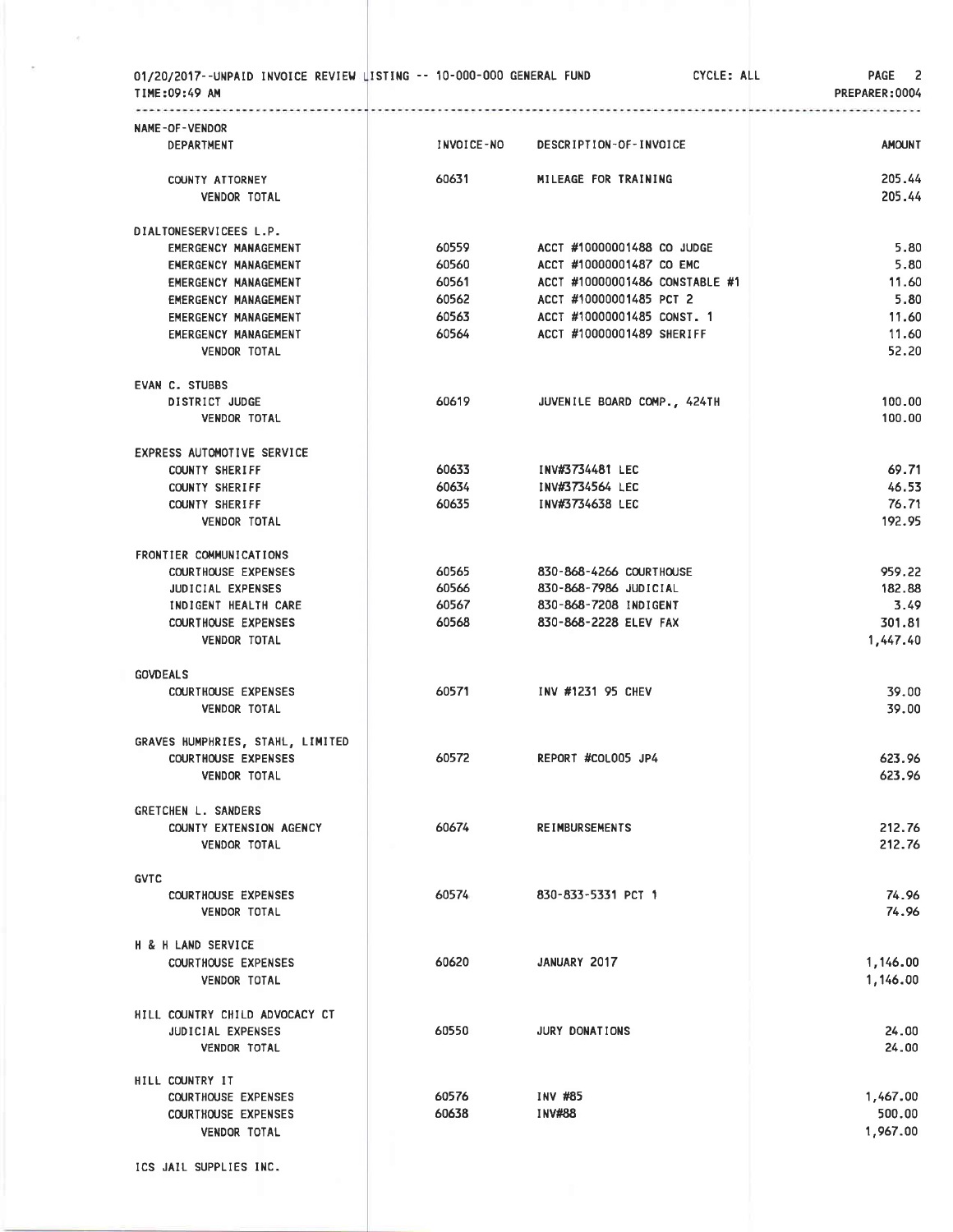| 01/20/2017--UNPAID INVOICE REVIEW LISTING -- 10-000-000 GENERAL FUND<br>TIME:09:49 AM                             | . |                |                                                      | CYCLE: ALL | <b>PAGE</b><br>3<br>PREPARER: 0004 |
|-------------------------------------------------------------------------------------------------------------------|---|----------------|------------------------------------------------------|------------|------------------------------------|
| NAME-OF-VENDOR<br>DEPARTMENT                                                                                      |   | INVOICE-NO     | DESCRIPTION-OF-INVOICE                               |            | <b>AMOUNT</b>                      |
| COUNTY SHERIFF<br><b>VENDOR TOTAL</b>                                                                             |   | 60640          | <b>INV#W0003536 LEC</b>                              |            | 101.76<br>101.76                   |
| JCPA OF TEXAS, INC<br>JUSTICE OF THE PEACE #4<br><b>VENDOR TOTAL</b>                                              |   | 60659          | INV#24719/24719 JP1                                  |            | 60.00<br>60.00                     |
| JOHNSON CITY BANK<br>DISTRICT CLERK<br><b>VENDOR TOTAL</b>                                                        |   | 60642          | SAFETY BOX RENTAL #256 DIST CLERK                    |            | 30.00<br>30,00                     |
| JUSTICE OF THE PEACE COURT<br>JUDICIAL EXPENSES<br>VENDOR TOTAL                                                   |   | 60579          | <b>JURY PAY 2-9-17</b>                               |            | 360.00<br>360.00                   |
| JUVENILE PROBATION DEPT<br>JUVENILE PROBATION<br><b>VENDOR TOTAL</b>                                              |   | 60580          | JANUARY 2017                                         |            | 4,272.15<br>4,272.15               |
| <b>KELLY GROSSMAN</b><br>JUDICIAL EXPENSES<br><b>VENDOR TOTAL</b>                                                 |   | 60581          | CSR #6340                                            |            | 1,533.99<br>1,533.99               |
| MOURSUND INSURANCE AGENCY<br><b>COURTHOUSE EXPENSES</b><br><b>VENDOR TOTAL</b>                                    |   | 60582          | INV #17415                                           |            | 1,384.50<br>1,384.50               |
| NATALIE FOWLER<br>JUDICIAL EXPENSES<br><b>VENDOR TOTAL</b>                                                        |   | 60583          | INV #CV08171                                         |            | 142.50<br>142.50                   |
| NINA S WILLIS<br><b>JUDICIAL EXPENSES</b><br><b>VENDOR TOTAL</b>                                                  |   | 60584          | <b>CVS #08098</b>                                    |            | 600.00<br>600.00                   |
| NORTH TEXAS TOLLWAY AUTHORITY<br><b>COUNTY SHERIFF</b><br><b>VENDOR TOTAL</b>                                     |   | 60585          | ACCT #795052212                                      |            | 7.79<br>7.79                       |
| NORTHEAST TEXAS DATA CORP.<br>JUSTICE OF THE PEACE #4<br>VENDOR TOTAL                                             |   | 60586          | REPORT #CAS017 JP 4                                  |            | 50.00<br>50.00                     |
| OMNIBASE SERVICES OF TEXAS, LP<br><b>COURTHOUSE EXPENSES</b><br><b>COURTHOUSE EXPENSES</b><br><b>VENDOR TOTAL</b> |   | 60587<br>60588 | REPORT #OBS16400028 JP 1<br>REPORT #OBS16400029 JP 4 |            | 163.75<br>144.00<br>307.75         |
| PAY AND SAVE INC.<br><b>COUNTY SHERIFF</b><br><b>COUNTY SHERIFF</b><br><b>VENDOR TOTAL</b>                        |   | 60648<br>60649 | JAIL FOOD<br>JANITORIAL SUPPLY                       |            | 969.80<br>32.50<br>1,002.30        |
| PEDERNALES ELECTRIC COOP<br><b>COUNTY SHERIFF</b><br><b>COURTHOUSE EXPENSES</b><br><b>VENDOR TOTAL</b>            |   | 60589<br>60590 | INV #955 LEC<br>INV #955                             |            | 2,596.17<br>2,236.50<br>4,832.67   |
| PETERSON TIRE                                                                                                     |   |                |                                                      |            |                                    |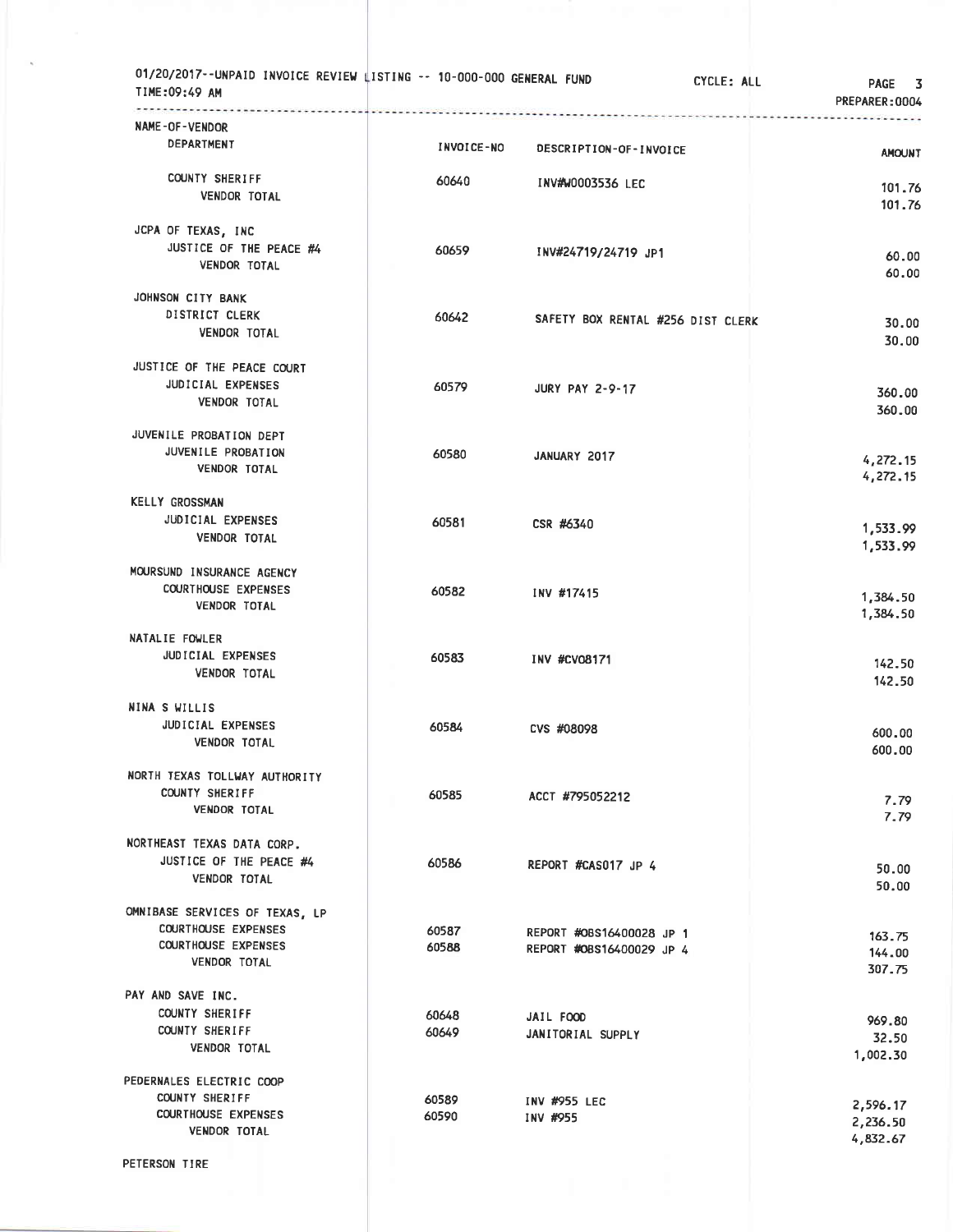| 01/20/2017--UNPAID INVOICE REVIEW LISTING -- 10-000-000 GENERAL FUND<br>TIME:09:49 AM | dia article de la constancia de la constancia de la constancia de la constancia de la constancia de la constancia | CYCLE: ALL                       | PAGE 4<br>PREPARER:0004 |
|---------------------------------------------------------------------------------------|-------------------------------------------------------------------------------------------------------------------|----------------------------------|-------------------------|
| NAME-OF-VENDOR                                                                        |                                                                                                                   |                                  |                         |
| DEPARTMENT                                                                            | INVOICE-NO                                                                                                        | DESCRIPTION-OF-INVOICE           | <b>AMOUNT</b>           |
| COUNTY SHERIFF                                                                        | 60651                                                                                                             | <b>INV#JC9353 LEC</b>            |                         |
| <b>VENDOR TOTAL</b>                                                                   |                                                                                                                   |                                  | 700.00<br>700.00        |
| POSTMASTER/BOX RENT                                                                   |                                                                                                                   |                                  |                         |
| <b>COURTHOUSE EXPENSES</b>                                                            | 60652                                                                                                             | BOX 471                          | 52.00                   |
| VENDOR TOTAL                                                                          |                                                                                                                   |                                  | 52.00                   |
| PUBLIC AGENCY TRAINING COUNCIL                                                        |                                                                                                                   |                                  |                         |
| GENERAL FUND GRANTS                                                                   | 60653                                                                                                             | INV#213455 LEC                   | 650.00                  |
| <b>VENDOR TOTAL</b>                                                                   |                                                                                                                   |                                  | 650.00                  |
| QUILL CORPORATION                                                                     |                                                                                                                   |                                  |                         |
| <b>COURTHOUSE EXPENSES</b>                                                            | 60654                                                                                                             | INV#3207516                      | 100.20                  |
| <b>COURTHOUSE EXPENSES</b>                                                            | 60655                                                                                                             | INV#3207548                      | 89.69                   |
| <b>COUNTY ATTORNEY</b>                                                                | 60656                                                                                                             | INV#3207586 CO ATTY              | 278.94                  |
| <b>VENDOR TOTAL</b>                                                                   |                                                                                                                   |                                  | 468.83                  |
| <b>SALEM INSURANCE</b>                                                                |                                                                                                                   |                                  |                         |
| <b>COURTHOUSE EXPENSES</b>                                                            | 60594                                                                                                             | BOND #63003109 SPIES             | 415.35                  |
| <b>VENDOR TOTAL</b>                                                                   |                                                                                                                   |                                  | 415.35                  |
| SIMPLEXGRINNELL                                                                       |                                                                                                                   |                                  |                         |
| <b>COURTHOUSE EXPENSES</b>                                                            | 60595                                                                                                             | INV #79060384 JAIL               | 617.97                  |
| <b>VENDOR TOTAL</b>                                                                   |                                                                                                                   |                                  | 617.97                  |
| SOUTHERN HEALTH PARTNERS                                                              |                                                                                                                   |                                  |                         |
| COUNTY SHERIFF                                                                        | 60596                                                                                                             | INV #BASE28561 JAIL              | 4,000.00                |
| <b>VENDOR TOTAL</b>                                                                   |                                                                                                                   |                                  | 4,000.00                |
| STATE COMPRTOLLER                                                                     |                                                                                                                   |                                  |                         |
| JUDICIAL EXPENSES                                                                     | 60551                                                                                                             | JURY DONATIONS (1)               | 6.00                    |
| GENERAL FUND REVENUES                                                                 | 60597                                                                                                             | 1-74-6001460-2 CIVII. FEES       | 5,266.95                |
| GENERAL FUND REVENUES                                                                 | 60598                                                                                                             | 1-74-6001460-2 SEXUAL ASSAULT    | 6.00                    |
| GENERAL FUND REVENUES<br>GENERAL FUND REVENUES                                        | 60599                                                                                                             | 1-74-6001460-2 SPECIALTY COURT   | 261.76                  |
| GENERAL FUND REVENUES                                                                 | 60600<br>60601                                                                                                    | 1-74-6001460-2 ELECTRONIC FILING | 1,898.99                |
| VENDOR TOTAL                                                                          |                                                                                                                   | 1-74-6001460-2 CRIMINAL COST     | 24,583.85<br>32,023.55  |
| STRICKLAND DRUGS                                                                      |                                                                                                                   |                                  |                         |
| INDIGENT HEALTH CARE                                                                  | 60602                                                                                                             | INV #113 INDIGENT                |                         |
| <b>VENDOR TOTAL</b>                                                                   |                                                                                                                   |                                  | 387.94<br>387.94        |
| TERMINIX                                                                              |                                                                                                                   |                                  |                         |
| <b>COURTHOUSE EXPENSES</b>                                                            | 60603                                                                                                             | ACCT #7136 ANNEX                 | 100.00                  |
| <b>COURTHOUSE EXPENSES</b>                                                            | 60604                                                                                                             | ACCT #6969 LEC                   | 111.00                  |
| <b>COURTHOUSE EXPENSES</b>                                                            | 60605                                                                                                             | ACCT #10125 OLD JAIL             | 47.00                   |
| <b>COURTHOUSE EXPENSES</b>                                                            | 60606                                                                                                             | ACCT #4275 COURTHOUSE            | 78.00                   |
| <b>VENDOR TOTAL</b>                                                                   |                                                                                                                   |                                  | 336.00                  |
| TEXAS ASSOCIATION OF COUNTIES                                                         |                                                                                                                   |                                  |                         |
| <b>COUNTY TREASURER</b>                                                               | 60657                                                                                                             | INV#41484 CO TREAS               | 180,00                  |
| COUNTY TREASURER                                                                      | 60658                                                                                                             | DUES - CAMILLE SWIFT             | 150.00                  |
| CONSTABLE PCT #1<br>COUNTY CLERK                                                      | 60660                                                                                                             | INV#239830/239830                | 60.00                   |
| COUNTY JUDGE EXPENSES                                                                 | 60668<br>60669                                                                                                    | CLERK SCHOOL FOR SHELLI MALY     | 195.00                  |
| <b>VENDOR TOTAL</b>                                                                   |                                                                                                                   | EDUCATION - CONNIE HARRISON      | 125.00                  |
|                                                                                       |                                                                                                                   |                                  | 710.00                  |
| TEXAS ASSOCIATION OF COUNTIES                                                         |                                                                                                                   |                                  |                         |

×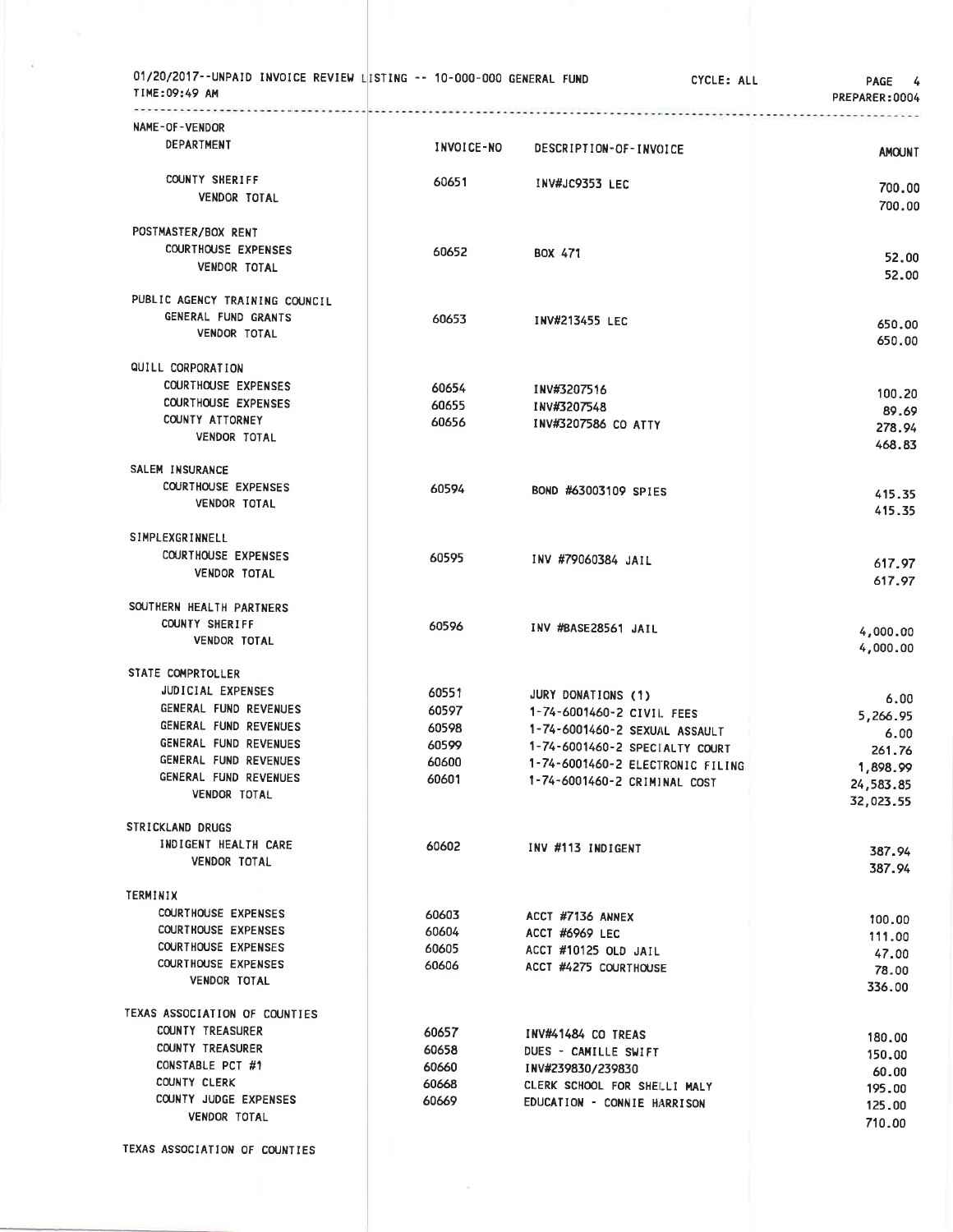| 01/20/2017--UNPAID INVOICE REVIEW LISTING -- 10-000-000 GENERAL FUND<br>TIME:09:49 AM<br>.                       |       |                |                                                  | CYCLE: ALL<br>5<br><b>PAGE</b><br>PREPARER: 0004 |
|------------------------------------------------------------------------------------------------------------------|-------|----------------|--------------------------------------------------|--------------------------------------------------|
| NAME-OF-VENDOR<br>DEPARTMENT                                                                                     |       | INVOICE-NO     | DESCRIPTION-OF-INVOICE                           | <b>AMOUNT</b>                                    |
| <b>COURTHOUSE EXPENSES</b><br><b>VENDOR TOTAL</b>                                                                |       | 60607          | INV #17443 LIABILITY & AUTO INS                  | 40,661.00<br>40,661.00                           |
| TEXAS DIST. & CO ATTY ASSOC<br>COUNTY ATTORNEY<br>COUNTY ATTORNEY<br>VENDOR TOTAL                                |       | 60666<br>60667 | INV#113385 CO ATTY<br><b>INV#43674 CO ATTY</b>   | 350.00<br>209.00<br>559.00                       |
| TEXAS JUSTICE COURT TRAINING CENTER<br>JUSTICE OF THE PEACE #4<br>JUSTICE OF THE PEACE #4<br><b>VENDOR TOTAL</b> |       | 60663<br>60664 | EDUCATION - HR RILEY<br>EDUCATION - PATTY COFFEE | 150.00<br>150.00<br>300.00                       |
| <b>TEXAS NEWS</b><br>JUSTICE OF THE PEACE PCT #1<br><b>VENDOR TOTAL</b>                                          |       | 60670          | SUBSCRIPTION RENEWAL - JP1                       | 50.00<br>50.00                                   |
| TEXAS STATE DIRECTORY PRESS<br>COUNTY JUDGE EXPENSES<br><b>VENDOR TOTAL</b>                                      | 60671 |                | ORDER#25474 CO JUDGE                             | 65.40<br>65.40                                   |
| TEXAS WILDLIFE DAMAGE MGMT FUND<br>COMMUNITY SERVICES<br><b>VENDOR TOTAL</b>                                     | 60608 |                | DECEMBER 2016                                    | 1,900.00<br>1,900.00                             |
| TEXAS WORKFORCE COMMISSION<br>GENERAL FUND LIABILITIES<br><b>VENDOR TOTAL</b>                                    | 60615 |                | 99-881210-0                                      | 846.98<br>846.98                                 |
| THOMAS M FELPS<br><b>JUDICIAL EXPENSES</b><br><b>VENDOR TOTAL</b>                                                | 60609 |                | <b>CASE #CR01287</b>                             | 675.00<br>675.00                                 |
| TIME WARNER CABLE<br>COUNTY SHERIFF<br><b>VENDOR TOTAL</b>                                                       | 60610 |                | ACCT #8260 16 106 0144399 LEC                    | 570.00<br>570.00                                 |
| ZACHARY HUDLER<br>JUDICIAL EXPENSES<br><b>VENDOR TOTAL</b>                                                       | 60616 |                | CASE #1336                                       | 325.00<br>325.00                                 |
| FUND TOTAL                                                                                                       |       |                |                                                  | 139,477.04                                       |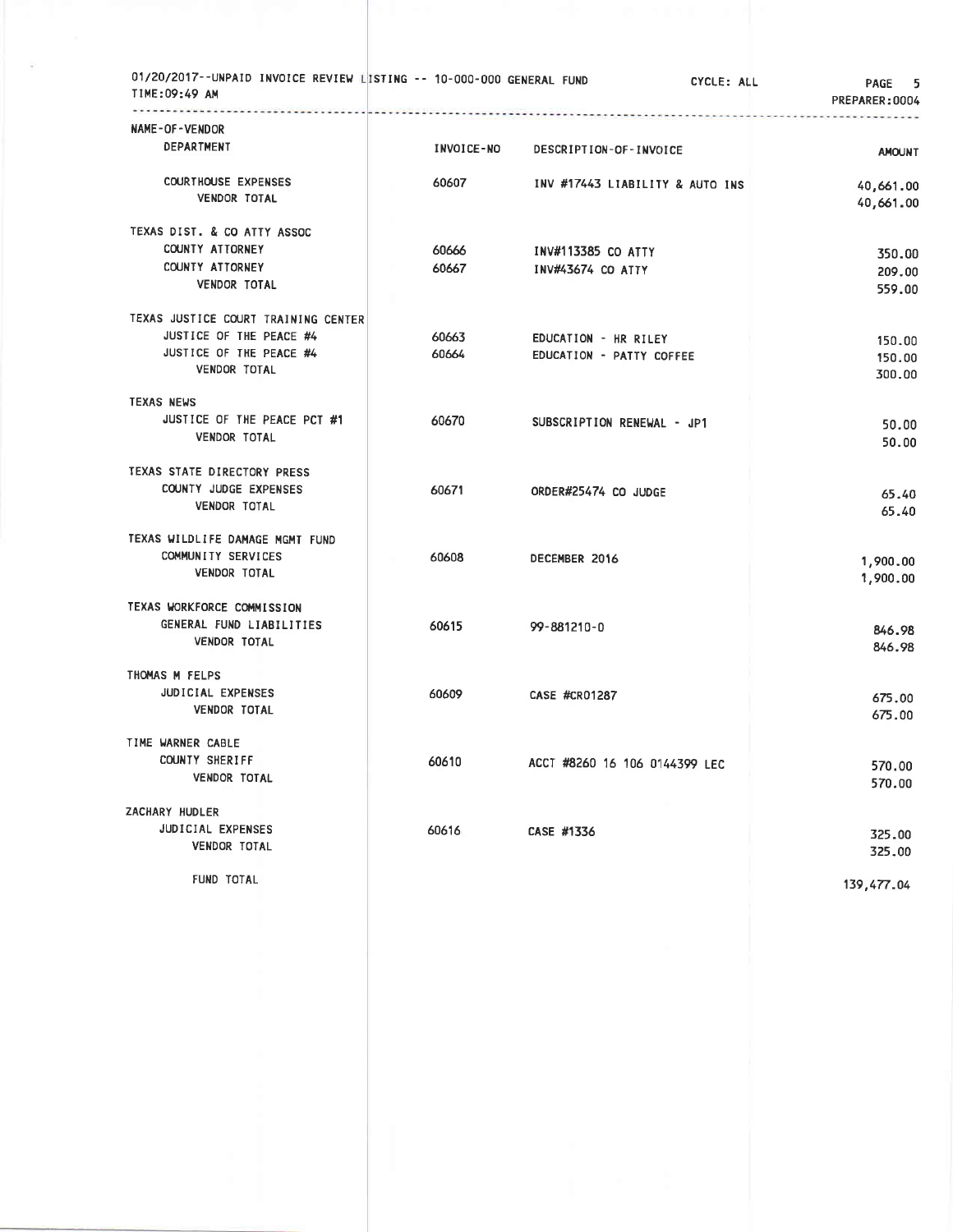| 01/20/2017--UNPAID INVOICE REVIEW LISTING -- ROAD & BRIDGE FUND<br>TIME:09:49 AM |                   |                          | CYCLE: ALL | PAGE 6<br>PREPARER: 0004 |
|----------------------------------------------------------------------------------|-------------------|--------------------------|------------|--------------------------|
| NAME-OF-VENDOR<br>DEPARTMENT                                                     | <b>INVOICE-NO</b> | DESCRIPTION-OF-INVOICE   |            | <b>AMOUNT</b>            |
| ASPHALT PATCH ENT. INC.                                                          |                   |                          |            |                          |
| R&B PCT #3                                                                       | 60621             | INV#497719 PCT 3         |            | 1,068.48                 |
| <b>R&amp;B PCT #2</b>                                                            | 60622             | INV#497718 PCT 2         |            | 1,068.48                 |
| <b>VENDOR TOTAL</b>                                                              |                   |                          |            | 2,136.96                 |
| BLANCO COUNTY TAX ASSESSOR-COLLECT                                               |                   |                          |            |                          |
| <b>R&amp;B PCT #4</b>                                                            | 60623             | LICENSE TAG #9054511     |            | 7.50                     |
| <b>VENDOR TOTAL</b>                                                              |                   |                          |            | 7.50                     |
| BUSINESS CENTER PRINT & OS                                                       |                   |                          |            |                          |
| <b>R&amp;B PCT #4</b>                                                            | 60627             | INV#124010 PCT 4         |            | 44.96                    |
| VENDOR TOTAL                                                                     |                   |                          |            | 44.96                    |
| EXPRESS AUTOMOTIVE SERVICE                                                       |                   |                          |            |                          |
| <b>R&amp;B PCT #1</b>                                                            | 60632             | INV#37341255 PCT 1       |            | 46.53<br>46.53           |
| <b>VENDOR TOTAL</b>                                                              |                   |                          |            |                          |
| <b>FASTENAL COMPANY</b>                                                          | 60636             | CUSTOMER#TX0010732 PCT 1 |            | 114.24                   |
| <b>R&amp;B PCT #1</b><br><b>R&amp;B PCT #4</b>                                   | 60637             | CUSTOMER#TX0010732 PCT 4 |            | 114.25                   |
| <b>VENDOR TOTAL</b>                                                              |                   |                          |            | 228.49                   |
|                                                                                  |                   |                          |            |                          |
| FRONTIER COMMUNICATIONS<br><b>R&amp;B PCT #2</b>                                 | 60569             | 830-868-4471 PCT 2       |            | 95.09                    |
| <b>R&amp;B PCT #3</b>                                                            | 60570             | 830-825-3270 PCT 3       |            | 81.49                    |
| <b>VENDOR TOTAL</b>                                                              |                   |                          |            | 176.58                   |
| GARY HOBBS TIRE SERVICE                                                          |                   |                          |            |                          |
| <b>R&amp;B PCT #3</b>                                                            | 60639             | INV#9950 PCT 3           |            | 397.00                   |
| <b>VENDOR TOTAL</b>                                                              |                   |                          |            | 397.00                   |
| <b>GVTC</b>                                                                      |                   |                          |            |                          |
| <b>R&amp;B PCT #1</b>                                                            | 60573             | 830-833-5331 PCT 1       |            | 44.16                    |
| R&B PCT #4                                                                       | 60575             | 830-833-1077 PCT 4       |            | 44.47                    |
| <b>VENDOR TOTAL</b>                                                              |                   |                          |            | 88.63                    |
| JOHN MCLAURIN                                                                    |                   |                          |            |                          |
| <b>R&amp;B PCT #3</b>                                                            | 60641             | <b>REIMBURSEMENT</b>     |            | 30.00                    |
| <b>VENDOR TOTAL</b>                                                              |                   |                          |            | 30.00                    |
| <b>KIRK FELPS</b>                                                                |                   |                          |            |                          |
| <b>R&amp;B PCT #4</b>                                                            | 60643             | DECEMBER PCT 4           |            | 168.81                   |
| <b>VENDOR TOTAL</b>                                                              |                   |                          |            | 168.81                   |
| MCCRAW OIL COMPANY<br><b>R&amp;B PCT #4</b>                                      | 60644             | ACCT#12522747 PCT 4      |            | 493.32                   |
| <b>VENDOR TOTAL</b>                                                              |                   |                          |            | 493.32                   |
|                                                                                  |                   |                          |            |                          |
| ODIORNE FEED/RANCH SUPPLY INC<br><b>R&amp;B PCT #3</b>                           | 60645             | INV#111577 PCT 3         |            | 71.00                    |
| <b>R&amp;B PCT #3</b>                                                            | 60673             | INV#111878 PCT 3         |            | 27,00                    |
| <b>VENDOR TOTAL</b>                                                              |                   |                          |            | 98.00                    |
| PATHMARK TRAFFIC PRODCT/TX INC                                                   |                   |                          |            |                          |
| <b>R&amp;B PCT #4</b>                                                            | 60646             | INV#021001A PCT 4        |            | 97.30                    |
| <b>R&amp;B PCT #4</b>                                                            | 60647             | INV#021108 PCT 4         |            | 689.25                   |
| <b>VENDOR TOTAL</b>                                                              |                   |                          |            | 786.55                   |
|                                                                                  |                   |                          |            |                          |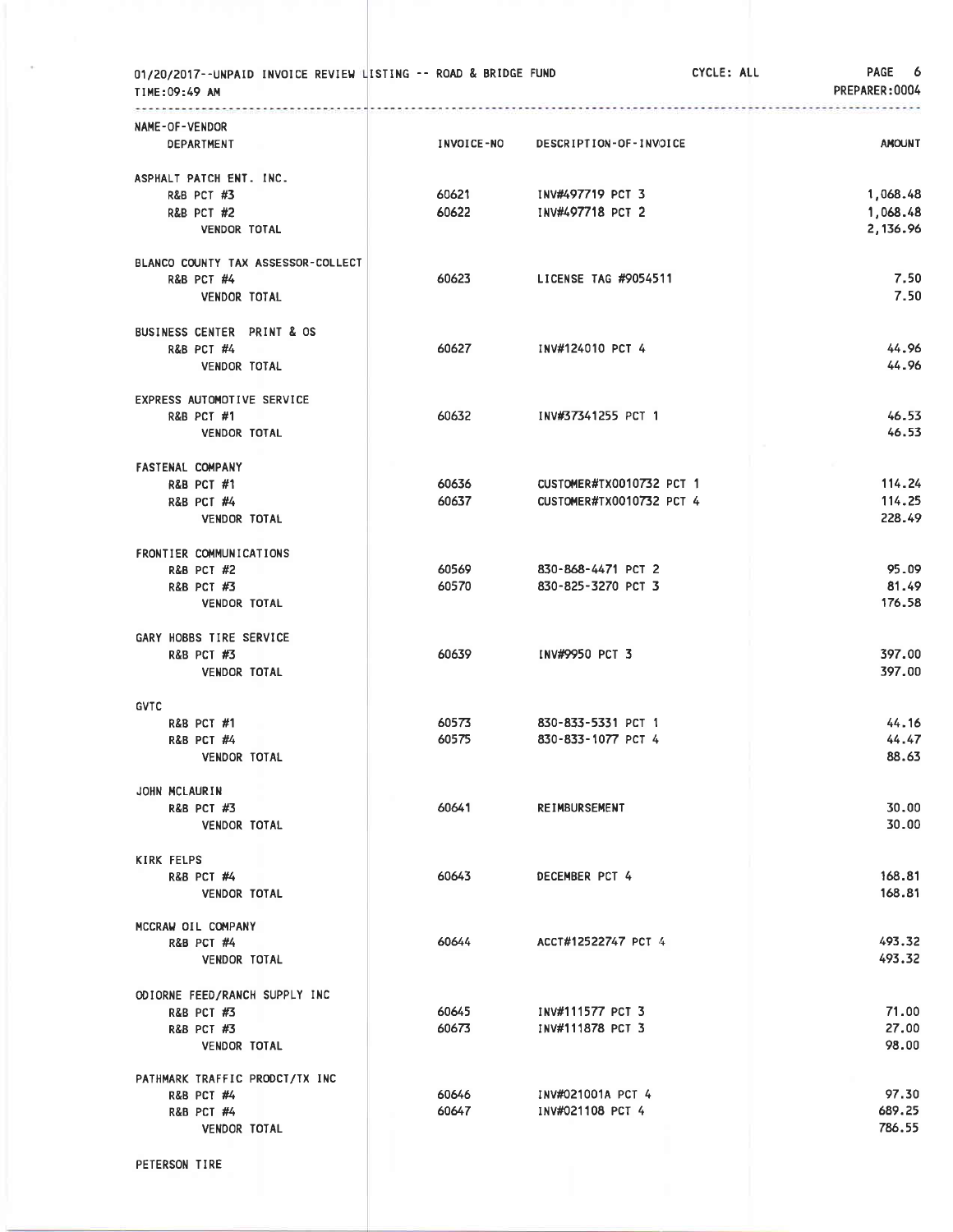| 01/20/2017--UNPAID INVOICE REVIEW LISTING -- ROAD & BRIDGE FUND<br>TIME:09:49 AM |                   |                        | CYCLE: ALL | PAGE 7<br>PREPARER: 0004    |
|----------------------------------------------------------------------------------|-------------------|------------------------|------------|-----------------------------|
| NAME-OF-VENDOR<br>DEPARTMENT                                                     |                   |                        |            |                             |
|                                                                                  | <b>INVOICE-NO</b> | DESCRIPTION-OF-INVOICE |            | <b>AMOUNT</b><br>Die stellt |
| R&B PCT #1                                                                       | 60650             | INV#24568 PCT 1        |            |                             |
| <b>VENDOR TOTAL</b>                                                              |                   |                        |            | 7.00<br>7.00                |
|                                                                                  |                   |                        |            |                             |
| TEXAS ASSN OF CO ENGINEERS & ROAD A                                              |                   |                        |            |                             |
| <b>R&amp;B PCT #4</b>                                                            | 60665             | <b>EDUCATION PCT 4</b> |            | 120.00                      |
| <b>VENDOR TOTAL</b>                                                              |                   |                        |            | 120.00                      |
| THIRD COAST DISTRIBUTING, LLC                                                    |                   |                        |            |                             |
| <b>R&amp;B PCT #3</b>                                                            | 60661             | INV#930239 PCT 3       |            |                             |
| <b>R&amp;B PCT #4</b>                                                            | 60662             | ACCT#61074 PCT 4       |            | 56.12<br>42.33              |
| <b>VENDOR TOTAL</b>                                                              |                   |                        |            | 98.45                       |
|                                                                                  |                   |                        |            |                             |
| UNIFIRST CORPORATION                                                             |                   |                        |            |                             |
| <b>R&amp;B PCT #2</b><br><b>R&amp;B PCT #1</b>                                   | 60611             | ACCT #1092904 PCT 2    |            | 315.27                      |
| <b>R&amp;B PCT #3</b>                                                            | 60612             | ACCT #512256 PCT 1     |            | 139.36                      |
| R&B PCT #4                                                                       | 60613             | ACCT #512256 PCT 3     |            | 317.50                      |
| <b>VENDOR TOTAL</b>                                                              | 60614             | ACCT #512256 PCT 4     |            | 296.78                      |
|                                                                                  |                   |                        |            | 1,068.91                    |
| FUND TOTAL                                                                       |                   |                        |            |                             |
|                                                                                  |                   |                        |            | 5,997.69                    |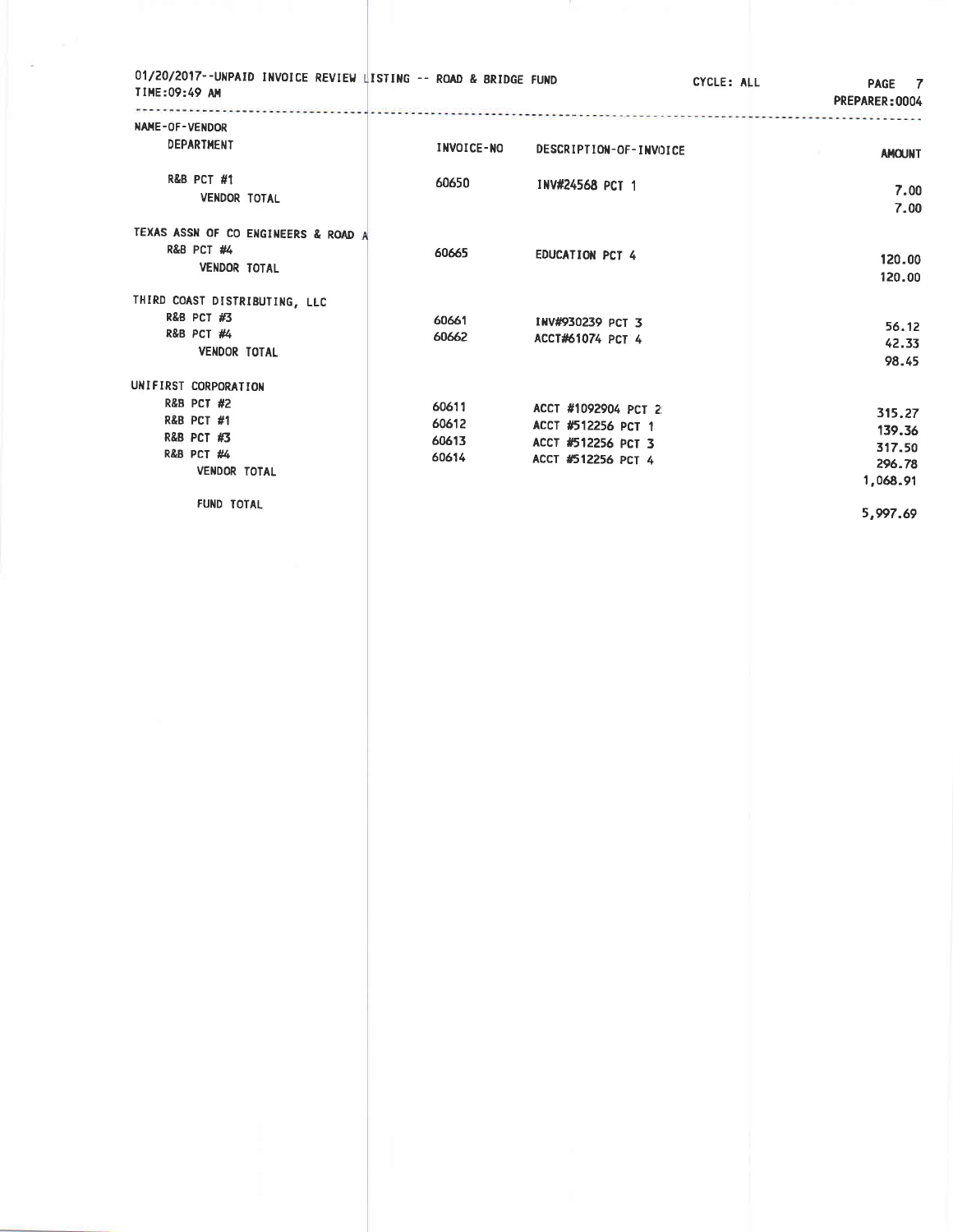| TIME:09:49 AM                     |                                             |                                                                                                             |                         |                                                                   | CYCLE: ALL       | PAGE 8<br>PREPARER: 0004             |
|-----------------------------------|---------------------------------------------|-------------------------------------------------------------------------------------------------------------|-------------------------|-------------------------------------------------------------------|------------------|--------------------------------------|
| NAME-OF-VENDOR<br>DEPARTMENT      |                                             |                                                                                                             | <b>INVOICE-NO</b>       | DESCRIPTION-OF-INVOICE                                            |                  | -------------------<br><b>AMOUNT</b> |
| HILL COUNTRY IT                   | <b>VENDOR TOTAL</b>                         | RECORDS MANAGEMENT CLERK EXPENSES                                                                           | 60577                   | INV #85                                                           |                  | 150.00<br>150.00                     |
| PROFESSIONAL PLOTTER TECHNOLOGIES |                                             |                                                                                                             |                         |                                                                   |                  |                                      |
|                                   | <b>VENDOR TOTAL</b>                         | RECORDS MANAGEMENT CLERK EXPENSES<br>RECORDS MANAGEMENT CLERK EXPENSES<br>RECORDS MANAGEMENT CLERK EXPENSES | 60591<br>60592<br>60593 | INV #36825 CO CLERK<br>INV #37379 CO CLERK<br>INV #37790 CO CLERK |                  | 85.00<br>102.25<br>95.50<br>282.75   |
|                                   | <b>FUND TOTAL</b>                           |                                                                                                             |                         |                                                                   |                  | 432.75                               |
|                                   |                                             |                                                                                                             |                         |                                                                   |                  |                                      |
|                                   |                                             |                                                                                                             |                         |                                                                   |                  |                                      |
|                                   |                                             |                                                                                                             |                         |                                                                   |                  |                                      |
|                                   |                                             |                                                                                                             |                         |                                                                   |                  |                                      |
|                                   |                                             |                                                                                                             |                         |                                                                   |                  |                                      |
|                                   |                                             |                                                                                                             |                         |                                                                   |                  |                                      |
|                                   |                                             |                                                                                                             |                         |                                                                   |                  |                                      |
|                                   |                                             |                                                                                                             |                         |                                                                   |                  |                                      |
|                                   |                                             |                                                                                                             |                         |                                                                   |                  |                                      |
|                                   |                                             |                                                                                                             |                         |                                                                   |                  |                                      |
|                                   |                                             |                                                                                                             |                         |                                                                   |                  |                                      |
|                                   | <b>Contract</b><br><b>Contract Contract</b> | <b>COLL</b>                                                                                                 |                         |                                                                   | - 11             |                                      |
|                                   |                                             |                                                                                                             |                         |                                                                   |                  |                                      |
|                                   | <b>COLL</b>                                 |                                                                                                             |                         |                                                                   |                  |                                      |
|                                   |                                             |                                                                                                             |                         |                                                                   |                  |                                      |
|                                   |                                             |                                                                                                             |                         |                                                                   |                  |                                      |
|                                   |                                             |                                                                                                             |                         |                                                                   | $\sim$ 100 $\pm$ |                                      |
|                                   |                                             |                                                                                                             |                         |                                                                   |                  |                                      |
|                                   |                                             |                                                                                                             |                         |                                                                   |                  |                                      |
|                                   |                                             |                                                                                                             |                         |                                                                   |                  |                                      |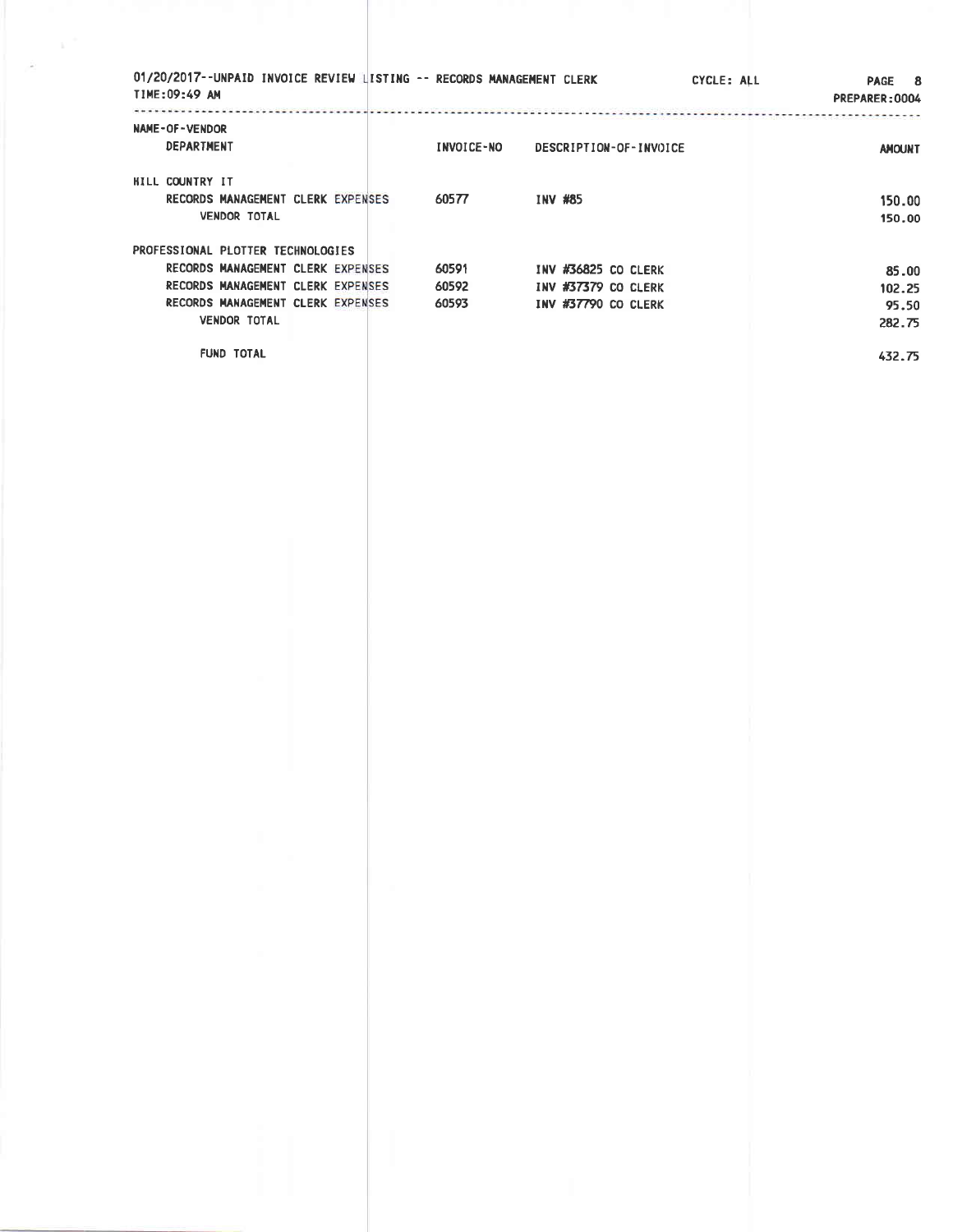| NAME-OF-VENDOR<br>DEPARTMENT    | INVOICE-NO | DESCRIPTION-OF-INVOICE | <br><b>AMOUNT</b> |
|---------------------------------|------------|------------------------|-------------------|
| HILL COUNTRY IT                 |            |                        |                   |
| <b>EXPENSES</b><br>VENDOR TOTAL | 60578      | INV #85                | 150.00<br>150.00  |
| FUND TOTAL                      |            |                        | 150.00            |
|                                 |            |                        |                   |
|                                 |            |                        |                   |
|                                 |            |                        |                   |
|                                 |            |                        |                   |
|                                 |            |                        |                   |
|                                 |            |                        |                   |
|                                 |            |                        |                   |
|                                 |            |                        |                   |
|                                 |            |                        |                   |
|                                 |            |                        |                   |
|                                 |            |                        |                   |
|                                 |            |                        |                   |
|                                 |            |                        |                   |
|                                 |            |                        |                   |
|                                 |            |                        |                   |
| $\mathbb{R}^n$                  | ٠          | H.                     |                   |
|                                 |            |                        |                   |
|                                 |            |                        |                   |
|                                 |            |                        |                   |
| I<br>$\mathcal{H}$              |            |                        |                   |
|                                 |            |                        |                   |
| <b>Contract</b>                 |            |                        |                   |
|                                 |            |                        |                   |
|                                 |            |                        |                   |
|                                 |            |                        |                   |
| $\sim$                          |            |                        |                   |
|                                 | n          |                        |                   |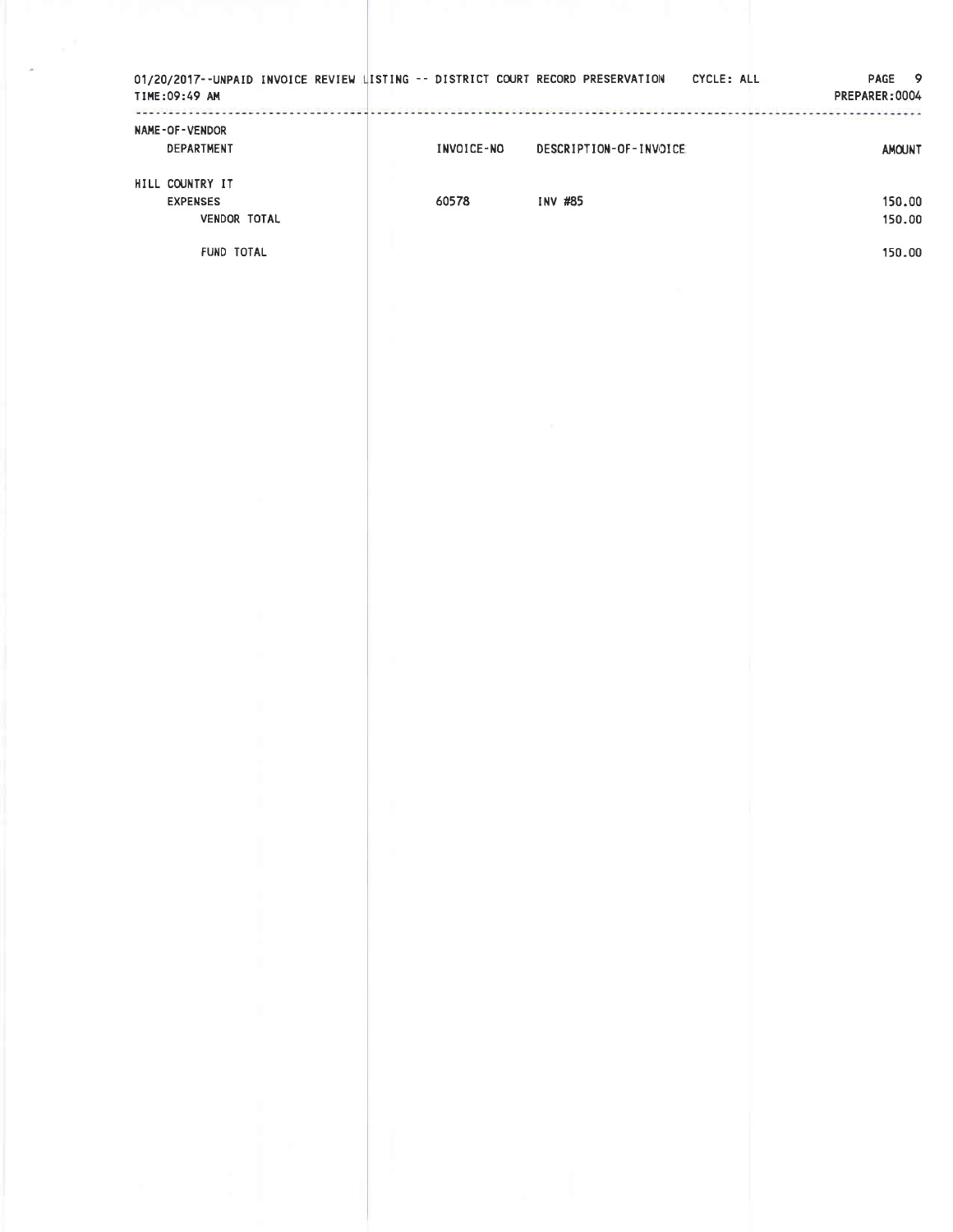|                                 |                                   | PREPARER:0004 |
|---------------------------------|-----------------------------------|---------------|
| NAME-OF-VENDOR<br>DEPARTMENT    | INVOICE-NO DESCRIPTION-OF-INVOICE | <b>AMOUNT</b> |
| GRAND TOTAL                     |                                   | 146,057.48    |
|                                 |                                   |               |
|                                 |                                   |               |
|                                 |                                   |               |
|                                 |                                   |               |
|                                 |                                   |               |
|                                 |                                   |               |
|                                 |                                   |               |
|                                 |                                   |               |
|                                 |                                   |               |
|                                 |                                   |               |
|                                 |                                   |               |
|                                 |                                   |               |
|                                 |                                   |               |
|                                 |                                   |               |
| <b>Contract</b>                 |                                   |               |
|                                 |                                   |               |
| and the con-                    |                                   |               |
|                                 |                                   |               |
| <b>Contract</b><br>and the con- |                                   |               |
|                                 |                                   |               |
| and the con-<br>and the con-    |                                   |               |
|                                 |                                   |               |
|                                 |                                   |               |
|                                 |                                   | - 11          |

 $\chi^{-1}$  .

 $\bar{\alpha}$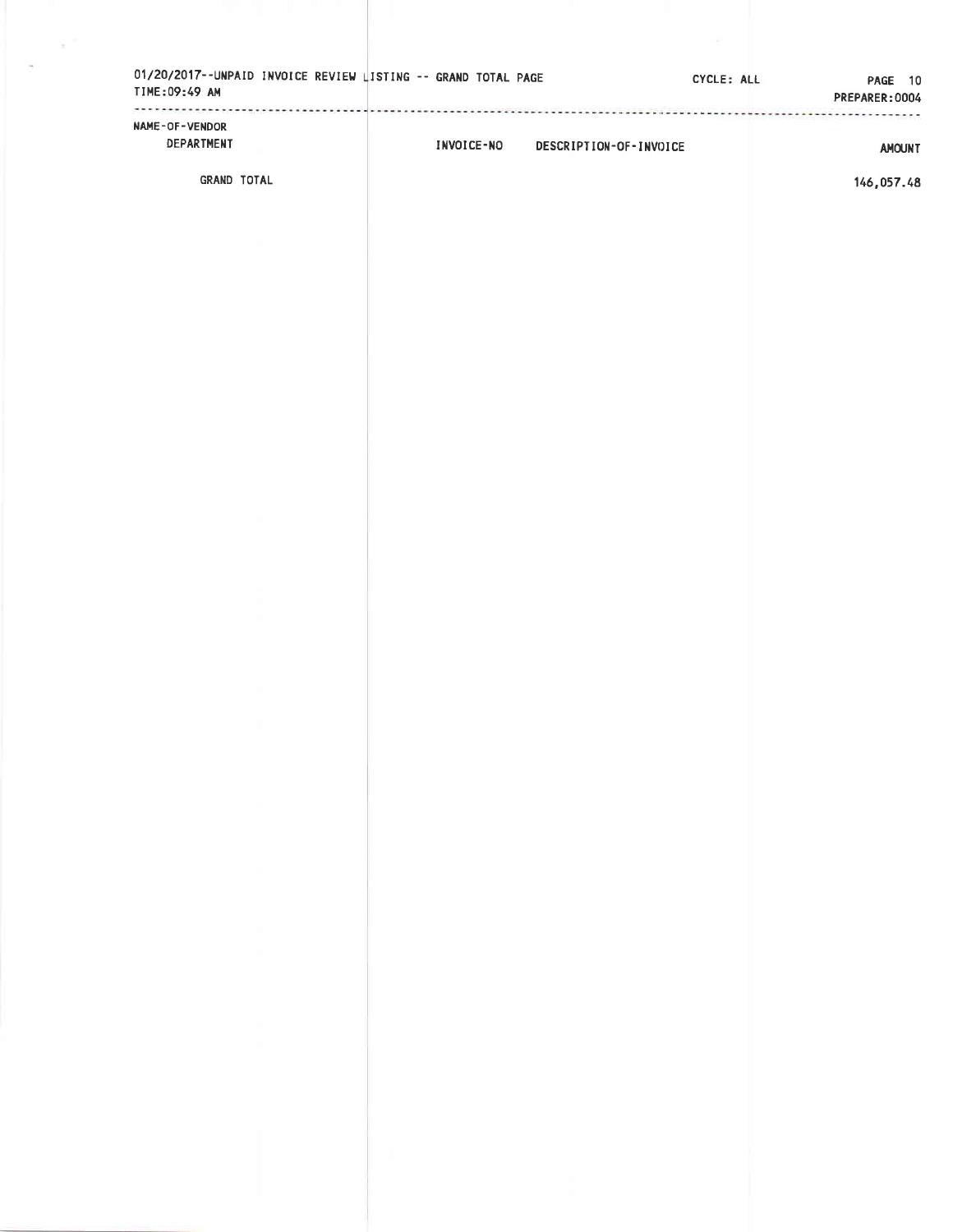Complete this spreadsheet and email completed excel document to Madeline. Clites@thc.state.tx.us,

2016-2017 Term of Service for County Historical Commissions (CHC)

|                     | Last Name                                                   | CHC Choir MUST have at least one telephone number listed and should have an email listed if at all possible. Marker Chair (if your CHC has one) MUST have an email address.<br>First Name | Address                             | ້ອົ          | County  | Zip Code   | Home Phone   | Mobile Phone | <b>Primary Email</b>      |                |
|---------------------|-------------------------------------------------------------|-------------------------------------------------------------------------------------------------------------------------------------------------------------------------------------------|-------------------------------------|--------------|---------|------------|--------------|--------------|---------------------------|----------------|
| CHC Chair           |                                                             |                                                                                                                                                                                           |                                     |              |         |            |              |              |                           |                |
| Marker Chair        |                                                             |                                                                                                                                                                                           |                                     |              |         |            |              |              |                           |                |
|                     | Please list the remaining appointees in alphabetical order. |                                                                                                                                                                                           |                                     |              |         |            |              |              |                           |                |
|                     | Boatright                                                   | Hollis                                                                                                                                                                                    | PO Box 904                          | Blanco       | Blanco  | 78606      | 830-833-1818 | 830-832-6982 | hollisboatright@yahoo.com | 4              |
|                     | Carbary                                                     | Conrad                                                                                                                                                                                    | PO Box 120                          | Johnson City | Blanco  | 78636      |              | 830-285-7299 | redfordlake@aol.com       | m              |
|                     | Coffee                                                      | Lawrence                                                                                                                                                                                  | PO Box 561                          | Blanco       | Blanco  | 78606      | 830-833-4183 | 830-385-6726 | deaconcoffee@gmail.com    | 4              |
|                     | Coffee                                                      | Patty                                                                                                                                                                                     | PO Box 561                          | Blanco       | Blanco  | 78606      | 830-833-4183 | 830-385-9146 | bigbuckleswife@gmail.com  | 4              |
|                     | Coleman                                                     | Shelton                                                                                                                                                                                   | 816<br>PO Box 1                     | Johnson City | Blanco  | 78636      | 830-868-7255 | 830-868-3257 | scoleman@dxproperties.net | 4              |
|                     | Crofts                                                      | H.E. "Butch"                                                                                                                                                                              | PO Box 6                            | Blanco       | Blanco  | 78606      |              | 512-740-4523 | crofts@ymail.com          | $\blacksquare$ |
| Historian           | Dildine                                                     | Pat                                                                                                                                                                                       | PO Box 280                          | Johnson City | Blanco  | 78636      | 830-868-7466 | 830-385-9062 | imasnoop01@gmail.com      | m              |
|                     | Furber                                                      | Corrie Ann                                                                                                                                                                                | PO Box 482                          | Johnson City | Blanco  | 78636      | 830-868-4437 | 830-613-5007 | corrie@texas-skies.com    | m              |
|                     | Haas                                                        | JoNell                                                                                                                                                                                    | 454 Orphan Ln                       | Blanco       | Blanco  | 78606      |              | 210-325-7494 | jonellskids@yahoo.com     | $\blacksquare$ |
|                     | Hinze                                                       | Victor                                                                                                                                                                                    | 237 Ranch Circle                    | Kendalia     | Kendall | 78207      | 830-336-3690 |              | vhinze001@gmail.com       |                |
|                     | Honeycutt                                                   | Joel                                                                                                                                                                                      | PO Box 956                          | Johnson City | Blanco  | 78636      | 830-868-7044 |              | honeycu@hotmail.com       | m              |
|                     | Hostetler                                                   | $\mathbf{m}$<br>Dianne                                                                                                                                                                    | 1876 Rocky Road                     | Blanco       | Blanco  | 78606      |              | 469-544-0193 | diane75007@gmail.com      | 4              |
| VP North            | Howard                                                      | Linda                                                                                                                                                                                     | PO Box 413                          | Blanco       | Blanco  | 78606      | 830-833-4971 | 512-395-7381 | mislinda 118@verizon.net  | 4              |
|                     | Jenkins                                                     | Sherry Smith                                                                                                                                                                              | 1320<br>8791 RR                     | Johnson City | Blanco  | 78636      | 830-868-2683 | 830-868-3243 | sljenkins65@gmail.com     | S              |
|                     | Moore                                                       | Dennis                                                                                                                                                                                    | PO Box 504                          | Blanco       | Blanco  | 78606      | 830-833-4706 | 210-862-1132 | dennisimoore79@gmail.com  | $\mathbf -$    |
| Secretary           | Odiorne                                                     | Kay                                                                                                                                                                                       | 2112 Ranch Rd 2766                  | Johnson City | Blanco  | 78636      |              | 512-663-4842 | kayodiorne@yahoo.com      | $\sim$         |
| <b>VP South</b>     | Rossignol                                                   | Steve                                                                                                                                                                                     | 168 Chula Vista                     | Blanco       | Blanco  | 78606      |              | 512-925-2497 | stever@moment.net         |                |
|                     | Swift                                                       | Camille Hoppe                                                                                                                                                                             | PO Box 511                          | Johnson City | Blanco  | 78636      |              | 830-385-1204 | camilles60@gmail.com      | w              |
|                     | Uecker                                                      | Dorothy                                                                                                                                                                                   | 464 Benner-Uecker Road Johnson City |              | Blanco  | 78636      | 830-868-7585 | 830-992-1017 | ubarum@gmail.com          | $\sim$         |
|                     | Uecker                                                      | Myron                                                                                                                                                                                     | 464 Benner-Uecker Road Johnson City |              | Blanco  | 78636      | 830-868-7270 | 830-798-7882 |                           | $\sim$         |
|                     | Voron                                                       | Beverly                                                                                                                                                                                   | 5071 Ranch Road 1320                | Johnson City | Blanco  | 78636      | 830-868-7215 | 830-822-4622 | bvoron@texas-skies.com    | m              |
|                     | Weiss                                                       | Pai                                                                                                                                                                                       | 702 Liveoak Drive                   | Johnson City | Bianco  | 78636      | 830-868-5567 | 830-377-0966 | piwjohnsoncity@yanoo.com  | $\sim$         |
|                     | Whitlock                                                    | Russ                                                                                                                                                                                      | bow Dr #5327<br>153 Rain            | Livingston   |         | 77399-1053 |              | 830-330-4987 | irwtx59@gmail.com         | ണ              |
| Honorary Membership |                                                             |                                                                                                                                                                                           |                                     |              |         |            |              |              |                           |                |
|                     | Althaus                                                     | Patricia                                                                                                                                                                                  | 101 Pitchfork Rd                    | Johnson City | Blanco  | 78636      | 830-868-4850 | 512-470-2080 | patalthaus@rocketmail.com | w              |
|                     | Duncan                                                      | Alyce                                                                                                                                                                                     | PO Box 103                          | Johnson City | Blanco  | 78636      |              |              |                           | m              |
|                     | Johnson                                                     | Bunny                                                                                                                                                                                     | PO Box 1438                         | Johnson City | Blanco  | 78636      |              |              |                           | ണ              |
|                     | Waters                                                      | Violet                                                                                                                                                                                    | PO Box 101                          | Johnson City | Blanco  | 78636      |              |              |                           | m              |
|                     | Vallone                                                     | Pat                                                                                                                                                                                       | PO Box 12                           | Blanco       | Blanco  | 78606      |              |              |                           |                |

 $\omega$ 

78636

Blanco

Johnson City

PO Box 409

Delores

Bozeman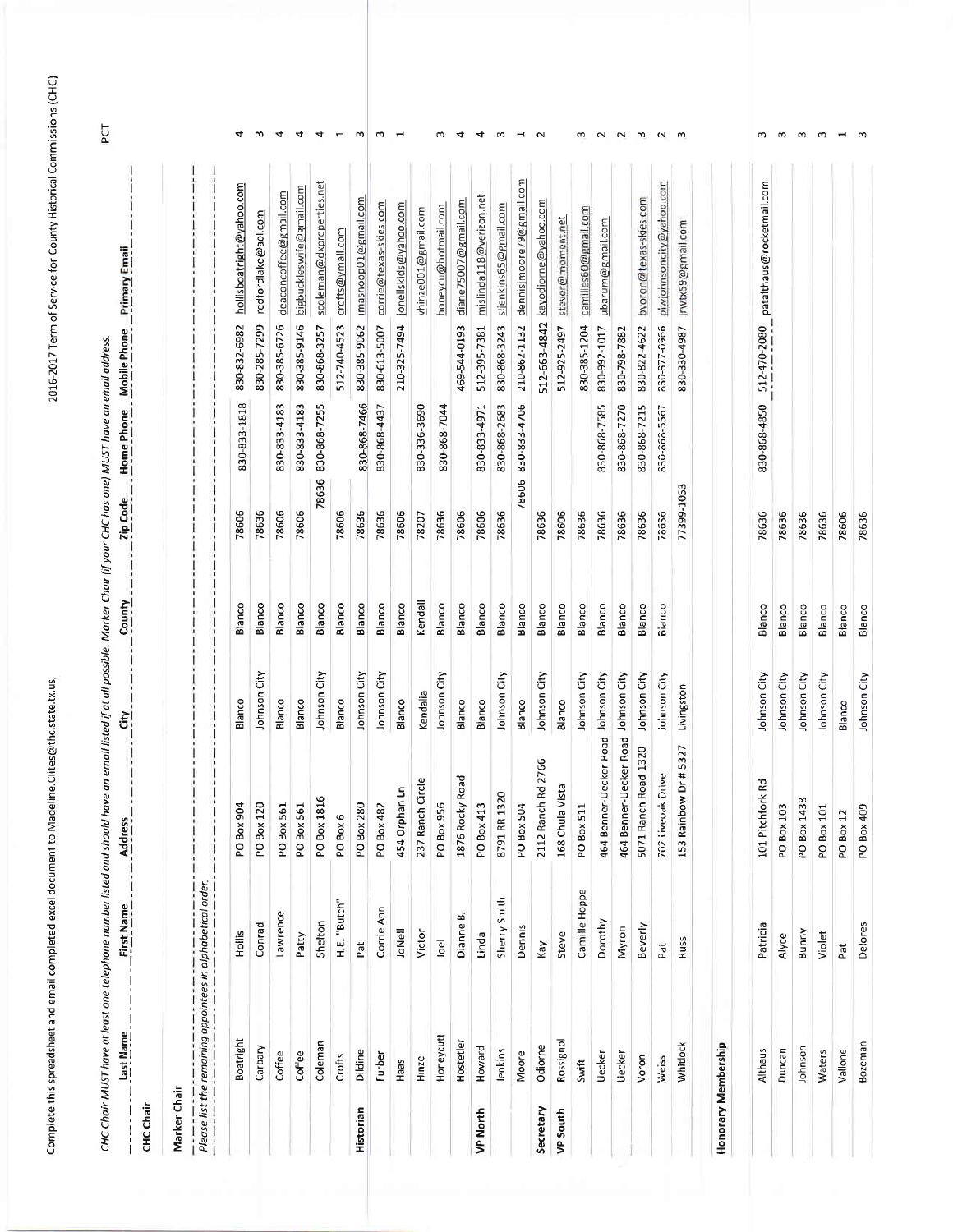

## Oity of Blanco

P,O, Box 750

Blanco, Texas 78606

Office (830)833 - 4525 Fax (830) 833 - 4121

Re: Table of Contents—Status

December 27.2016

Dear Blanco County Dispatch Service,

We are pleased to inform you that the Blanco City Council has approved \$4,500.00 to be distributed to Blanco County Dispatch Service for the 2016/2017 Fiscal year from the Community Aid fund. The funds will be disbursed in monthly payments along with the \$500.00 Attached you will see a check for  $\frac{11}{25.00}$  retroactive to the beginning of

Under state law, Community Aid, as a general rule, a gratuitous donation or gift by a city is prohibited by the Texas Constitution, article III, Section 52, and article XI, Section 3, which, in part, state that the legisla prohibited by the Texas Constitution, article III, Section 52, and article XI, Section 3, which, in or anything of value in aid of an individual, association, or corporation. The purpose of these provisions is to prevent local governments from appropriating public money for private purposes.

However, the fact that private interests are incidentally benefited by a public expenditure does not invalidate an expenditure for a legitimate public purpose. Barrington v. Cokinos, 338 S.W.2d 133, 145 (Tex. 1960); Tex. Att'y Gen. Op. No. GA-747 (2009). In other words, if a city determines that an expenditure accomplishes a **valid public purpose**, the fact that one or more individuals or corporations might benefit does not invalidate the expenditure. The key question is whether a valid public purpose is being directly accomplished by the expenditure.

All entities that are approved for Community Aid Funds must submit an end of the year<br>report demonstrating how the Community Aid was used. The report will be reviewed by<br>the City of Blanco to determine how well the entity

We look forward to our partnership with your organization. If you have any questions about this grant, please do not hesitate to contact us.

Sincerely,

City of Blanco